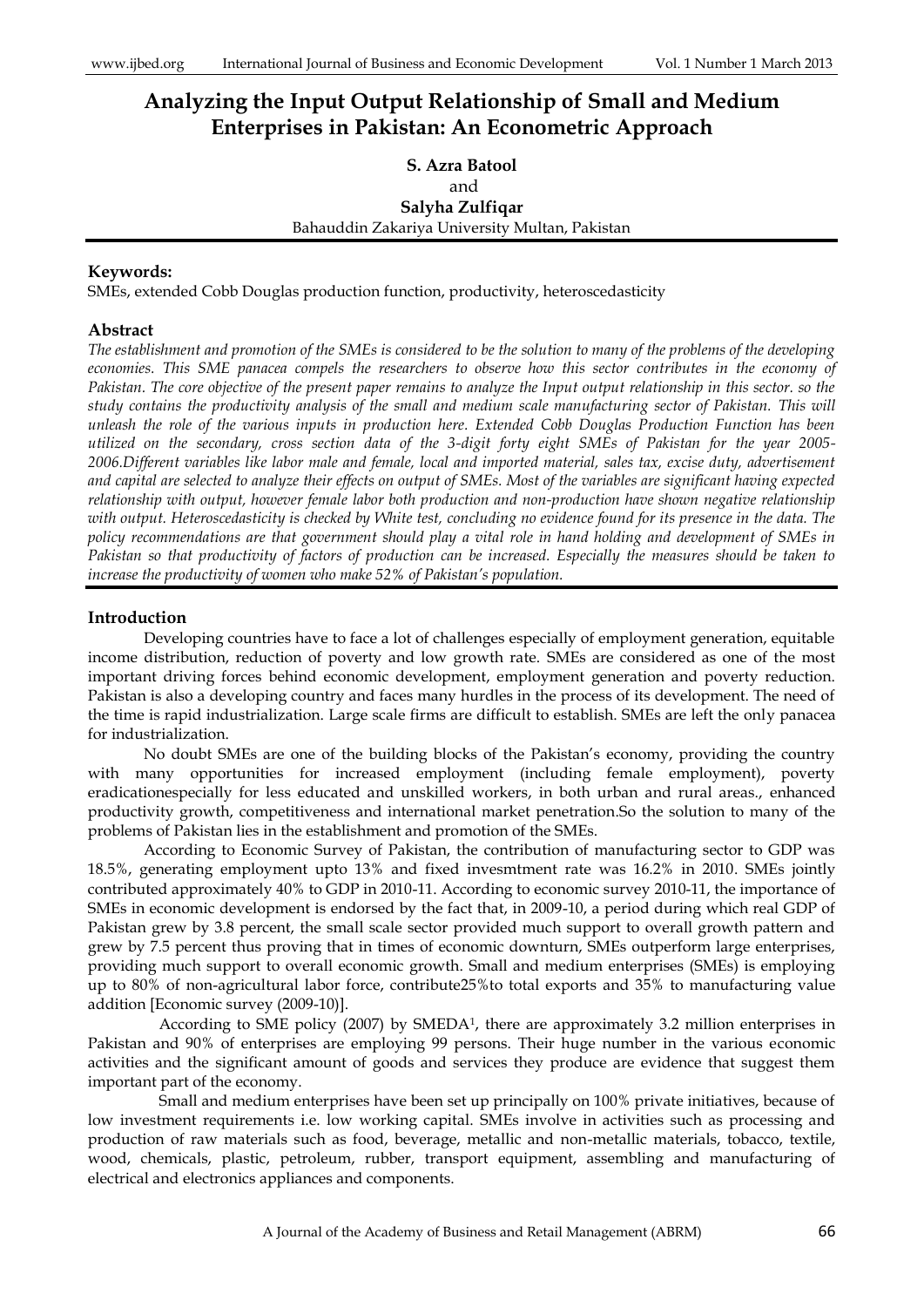Due to political and economic changes, SMEs business activities have expanded rapidly and become an important component of the manufacturing sector in the Pakistan economy. Numerous initiatives have been adopted by the government of Pakistan, during different eras to improve the capacity of private sector as a mean of accelerating growth of SMEs. Figure 1, shows that 19 percent of SMEs in Pakistan have life stream of less than five years. Only four percent of SMEs survive beyond 25 years.



Figure 2 shows that major key sector of SMEs is wholesale, and retail trade, resturants and hotel business, whose share is 53 percent. The second key sector is services sector , whose share is 27 %. The third key sector is manufacturing, presenting a 20 % share in small and medium enterprises in Pakistan.



I n Figure 3 the share of sub key sectors of SMEs in Pakistan has been dispayed. The major key subsectors of SMEs in Pakistan are as follows. Cotton weaving, textile, Metal products, Carpets, Art silk, Grain milling, Jewelry, Wood and Furniture.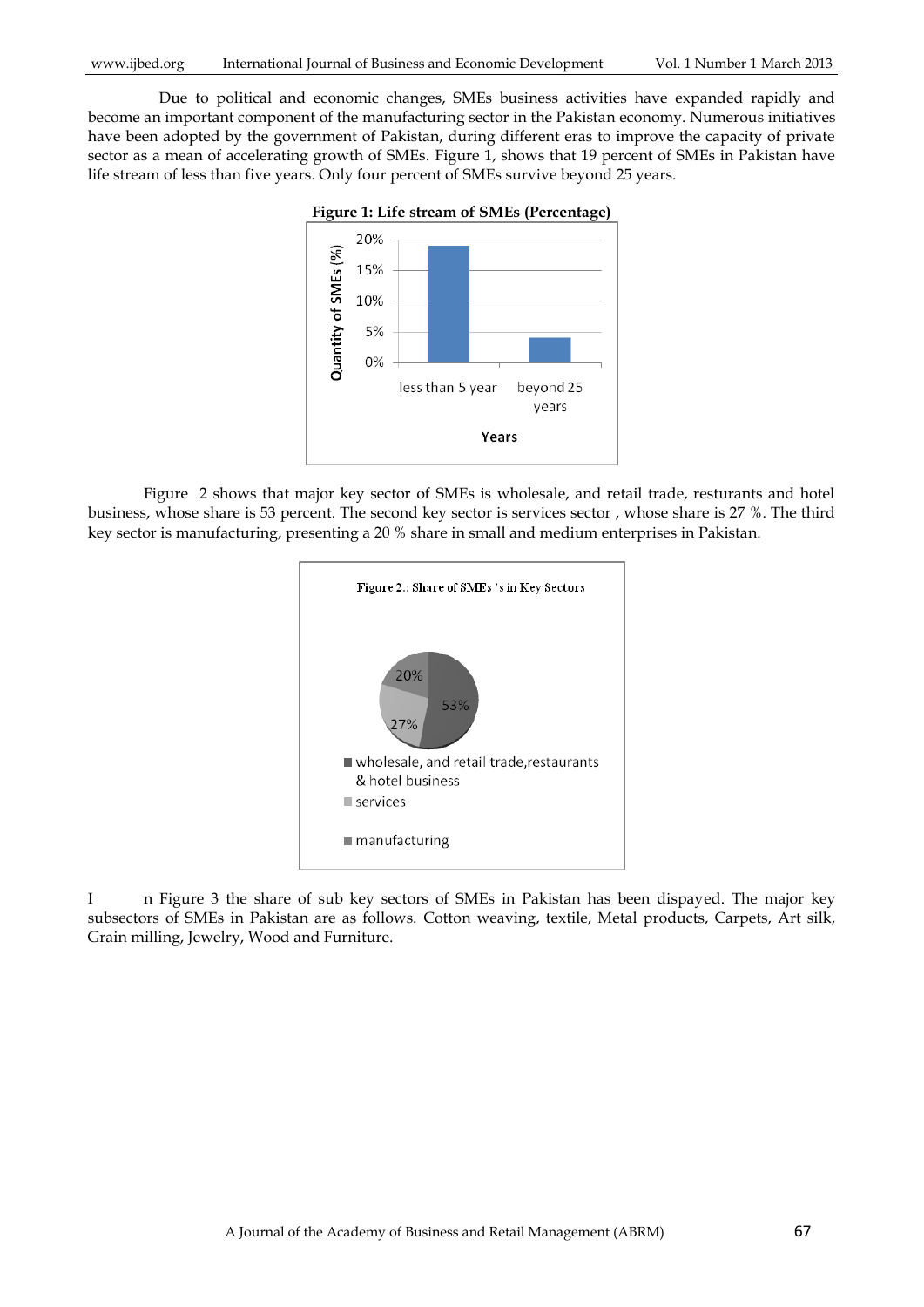# **Table 1: Average laborProductivity in 3- digit SMEs of Pakistan (2005-06)**

| Industries                               | Q/L      | Industries                                         | Q/L      |
|------------------------------------------|----------|----------------------------------------------------|----------|
| Meat, fruit, vegetables, oil & fats      | 11.48791 | basic precious and non ferrous metals              | 24.07332 |
| Dairy products                           | 8.337585 | casting of metals                                  | 19.77273 |
| Grain mills products and Animal feed     | 30.48308 | strucal metal products                             | 8.776572 |
| Other food products                      | 14.61022 | other fabricated metal products                    | 11.10611 |
| Beverages                                | 30.43419 | general purpose machinery                          | 8.753499 |
| Textile Spinning, Weaving and finishing  | 3.341373 | special purpose machinery                          | 13.87068 |
| Other Textile                            | 9.848807 | domestic appliances                                | 9.256005 |
| Knitted and crochet fabrics and articles | 6.02279  | DC motor and generator and transformer             | 16.64411 |
| wearing apparel except fur apparel /     | 6.352339 | Electricity distri. And control apparatus          | 11.53691 |
| Articles of fur                          |          |                                                    |          |
| Tanning and dressing of leather          | 9.656489 | Insolated wire and cable                           | 80.78017 |
| foot wear                                | 4.281023 | Accumulator cells and batteries                    | 8.855552 |
| sawmilling and Planing of wood           | 4.812646 | Electric lamp and lighting equipments              | 3.680519 |
| Products of wood                         | 13.35854 | other Electrical equipments                        | 4.899108 |
| Paper and paper products                 | 16.44864 | Electronics walls and tubes<br>3.66965             |          |
| Publishing                               | 9.556719 | TV radio and telegraphy apparatus                  | 5.377792 |
| Printing                                 | 11.04291 | Sound videos apparatus of TV and radio             | 28.2513  |
| Refing petroleum prducts                 | 197.1676 | Medical and measuring instruments                  | 5.283307 |
| basic chemicals                          | 22.27135 | Optical and photography equipments                 | 3.439907 |
| Other chemical products / manmade fibres | 9.701147 | motor vechicles                                    | 84.73984 |
| Rubber products                          | 13.98184 | bodies for motor vechicles and goods               | 4.048533 |
| Plastic products                         | 15.96328 | parts and accessories for motor vechiles           | 8.734399 |
| Glass and glass products                 | 2.617732 | building and repair of ships and boats<br>4.732337 |          |
| Non metallic mineral products            | 18.32899 | Furniture<br>3.524826                              |          |
| Basic iron and steal                     | 18.22317 | manufacturing                                      | 56.37668 |

Source: constructed by the data used

#### **Figure 3: Share of Sub -Key Sectors in SMEs**



Because SMEs are claimed to provide large scale employment, contribute to export, valueadded, and GDP growth rate that is why the present study has been conducted. So that its input and output relationship could be analyzed. One of the significance of the present study is that it would examine the relationship of different factors of productions especially with output and labor(female and male) and output and capital, output and material(local and imported),output and sale tax, output and advertising and excise duty. The arrangement of the present study is as follows: section (ii) is conceptual framework (iii) is literature review, section (iv) depicts data and methodology and section (v) section includes estimation and results (v) outlines conclusion and policy implication.

## **Conceptual Framework**

A production function shows the technical relationship that transforms the inputs into outputs.

Cobb Douglas production function is considered to be the most important ubiquitous category in both empirical and theoretical studies for growth and productivity. The original Cobb Douglas production is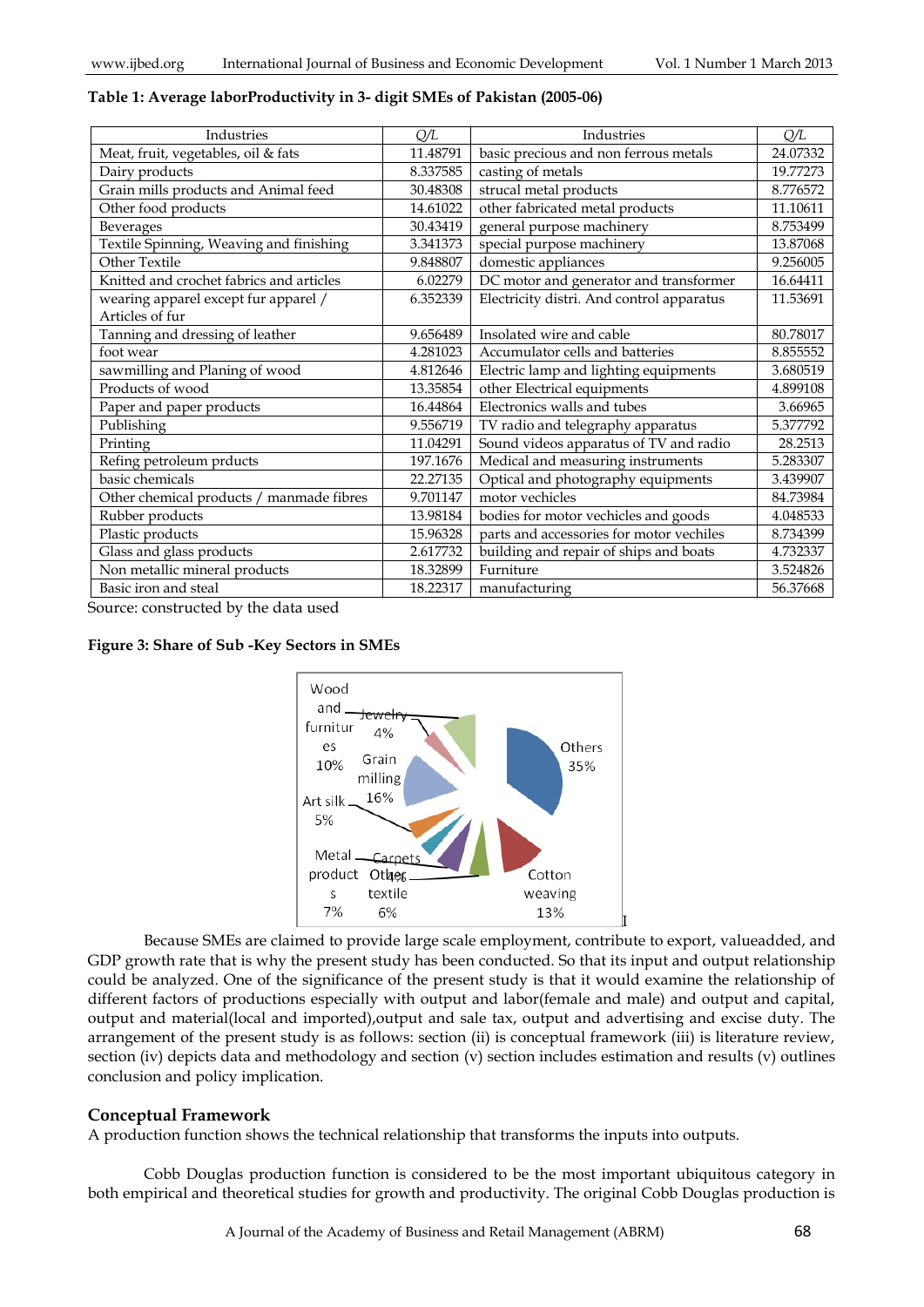found in seminal work of Cobb and Douglas (1928). They used data for the manufacturing sector of USA for the period 1899 to 1922. Although brown (1966), Sandelin (1976) and Sameulson (1979) attached the credit to Wicksell for the discovery of Cobb Douglas functional form.

The Cobb Douglas production function has inborn characteristics of constant return to scale i.e. the coefficients of capital and labor when added together should be equal to one. But in the present study, as the model has been extended, this pre-supposition is ignored. i.e. the production process can be either constant return to scale, Increasing return to scale and decreasing return scale. The reason why we have selected the extended Cobb Douglas production function is its direct link to traditional micro and macro theories, which provides it with a robust design and high explanatory power. However its simple design makes it vulnerable for missing out different, potentially vital explanatory variables. The traditional Cobb Douglas production function is as follow:

#### **Y= A. KαLβA>0, 0<α, β<1,**

Where, Y= Output,, K=capital input, L=labor input and  $\alpha$ + β=1 (constant return to scale).

A, $α$  and $β$  = Technological parameters.

The Cobb- Douglas production function limitsthe substitution between factor inputs hence the elasticity of substitution is always unity.

Its logarithmic form is as follows,

#### **LnY = lnA+αln(K)+ βln(L)**

The generalized or extended CobbDouglas production function can be written as follows.

**Y = a X1 b1 X2 b2 … Xnbn ,**

Here **Y** is the output level of thefirm.

**X1** , ..., **Xn**are input variables, used in producing output.

**b1, ...,bn**are the respective elasticities of **X1** , ..., **Xn.**

The extended Cobb Douglas production function also lacks dynamic interaction functionality for example particularly found in VAR models, where all variables are treated endogenous within in a recursive system of interaction. This type of approach is more common in business cycles, so the extended model will explain the cross-sectional data in the present study.Average labor productivity had been used as a measure of efficiency until Farrell (1957) introduced a method to measure efficiency in his seminal paper.

#### **Literature review**

Varieties of studies are available on the issue of productivity both regarding developed and developing countries. Hsu and Chen (2000) examine the labor productivity of small and large manufacturing firms in Taiwan by focusing the export and foreign direct investment. The authors collect data for the year 1991 from manufacturing survey of Taiwan, using two stage switching regression to calculate the firm size effect on labor and estimating labor productivity for large and small firms. The variables under observation are labor productivity, capital intensity, quality of labor, training expenditure, welfare expenditure, monopoly power, research and development, export intensity, and foreign direct investment. The finding reveals that all selected variables have a positive effect on large and small scale enterprises. Labor productivity of SMEs can be increased by large trade intensity but it is not significant for large scale enterprises and SMEs having foreign direct investment (FDI) can enhance their labor productivity internally but it has a negative spillover on that of other small and large firms of the industry.

Zahid and Mokhtar (2007) estimated the technical efficiency levels of Malaysian manufacturing SMEs.. The Cobb-Douglas stochastic production frontier is applied.Theresults presented indicate that all coefficients in the stochastic frontier production function are positive and significant. This indicates that inputs have a positive relationship, and are significant, to manufacturing SMEs' production levels. The average technical efficiency of overall manufacturing SMEs is 0.76 percent. It can be indicated that Malaysian manufacturing SMEs have approximately 24 percent of inefficiency in their production process

Admassie and Matambalya (2002) explain technical efficiency for small and medium scale enterprises, in Tanzania. The authors collect primary data from period 1999 to 2000, using Cobb-Douglas stochastic frontier production function. The finding reveals that in Tanzanian SMEs, there is a high level of technical inefficiency which reduces their output levels significantly. However adequate supply of inputs markets, credit facilities, infrastructure and training can raise the productivity of firms.

Majumder (2004) discusses the productivity growth in small manufacturing enterprises in Bangladesh. The author has studied the role of inputs, technological progress and learning by doing in enhancing productivity of SMEs from period 1994-1995 and 2000-2001, using Total Factor Productivity growth (TFPG) and Stochastic frontier Production function in its Translog form. The finding reveals that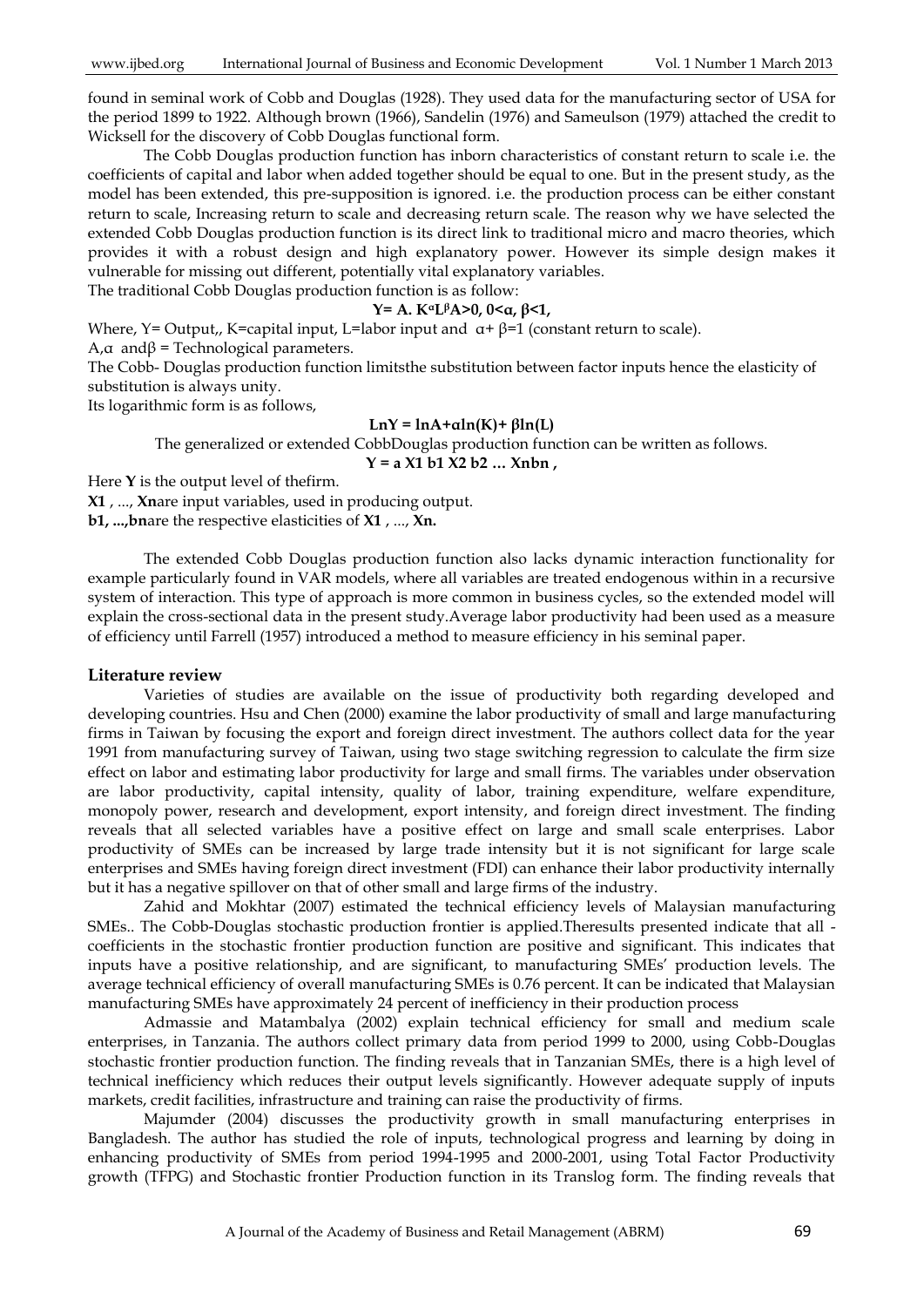technological improvement and technological diffusion is necessary for pure technical progress. The author suggests improvement of technology to enhance the productivity growth.

Dipa (2004) explains the determinants of the productivity in the SMEs in Bangladesh and emphasize the policies to foster productivity in SMEs. The author reiterates that technology, access to resources and inputs are important determinants of productivity. The author collect data from two latest surveys during the period 1994-1995, using capital labor ratio to define the technology. The finding shows that proper credit system, technology, land ownership, economic conditions of state, better working conditions, better wages are necessary for the development of the SMEs..

Taymaz (2005) explores the SMEs productivity in Turkey. The author writes that SMEs are playing a vital role in generating employment and production. The technical change, return to scale and technical efficiency are three main determinants of productivity. The author collected secondary data from state institute of statistic of Turkish SMEs having at least 25 employers during the period 1987-1997, using the Translog stochastic production frontier. The finding reveals that positive relation exists between entry size and entry firm efficiency, firms that are efficient tend to survive. The study supports passive learning, active learning and scale theories of productivity differentials. Policy recommendations are that firms by reducing cost increase efficiency, active learning, survive longer and grow faster.

Wengel and Rodriguez (2006) analyze the SME export performance in Indonesia after the crises. With the access and proper use of production inputs the SMEs can increase their productivity. The authors collect secondary data for more than 2000 industrial enterprises in Indonesia from central bureau statistical during the period from 1996 to 2000.The export share is the dependent variable and independent variables are size, number of export, total export, age, machinery, capital labor ratio, wage bill, average wage, import, interest paid, purchasing of industrial services research and development by the firm. The finding reveals that small firms have low export share as compare to the large firm and presence of foreign buyer/investor can increase exports. Credit and machinery have a positive and imported inputs have a negative effect, so small firm by using more domestic inputs like labor can increase their output being exported, new emerging firms are more export oriented.

Kumar and Basu (2008) present the perspective of productivity growth in Indian food industry. The authors collect secondary data during the period from 1988-1989 to 2004-2005 using log linear regression model and a data envelopment analysis technique. The findings reveals that Indian food industry is facing inefficiency due to low rate of technological progress which depends on mode of organization and various economic and institutional factors therefore it is necessary to encourage imports along with research and development.

Le and Harvie (2010) evaluates the technical efficiency performance of Vietnamese manufacturing SMEs. The authors collect cross sectional data over the period 2002 to 2007, using Translog Stochastic frontier production function approach to evaluate the technical efficiency. The independent variables are capital, labor, and material energy. The study reveals that SMEs in Vietnam operates at high level of technical efficiency. The coefficient for labor and other intermediate inputs are significant and the labor and material are important inputs in production. SMEs rely more on labor and material to increase their output. However capital input is insignificant, small and negative.

Khalil (2002), studies the cross section estimates of Jordanian manufacturing industry. The author uses the Translog function but focuses on its production side. The main determinants of output are capital, labor and material. The study reveals that Industry operates at slightly increasing returns. Capital and labor, capital and material and labor and material are all substitutes. The price elasticities of factor inputs show that capital and labor are more elastic than demand for material. Constant return to scale, Cobb - Douglas hypotheses are not satisfied with Jordanian manufacturing dataenot .

Although all the above mentioned studies have focused on the SMEs but they have not used the extended cobb Douglas production function in the form we have utilized. Especially we have included the female labor with male labor separately. And material categorized as local and imported so that their separate effects on ouput could be recorded. More so the impacts of sales tax, excise duty and advertisement have also been observed in addition.

## **Data and methodology**

The empirical analysis in this paper is based oncross-sectional secondary data, regarding 3 digit, forty eight industries have been selected for the fiscal period 2005-2006. The latest available data (during the period 2005-2006) were collected from Census of manufacturing industry (CMI) through Federal Bureau of Statistics (FBS) published in 2010. Usually, it takes at least 5 years to collect, process and publish this type of data in Pakistan.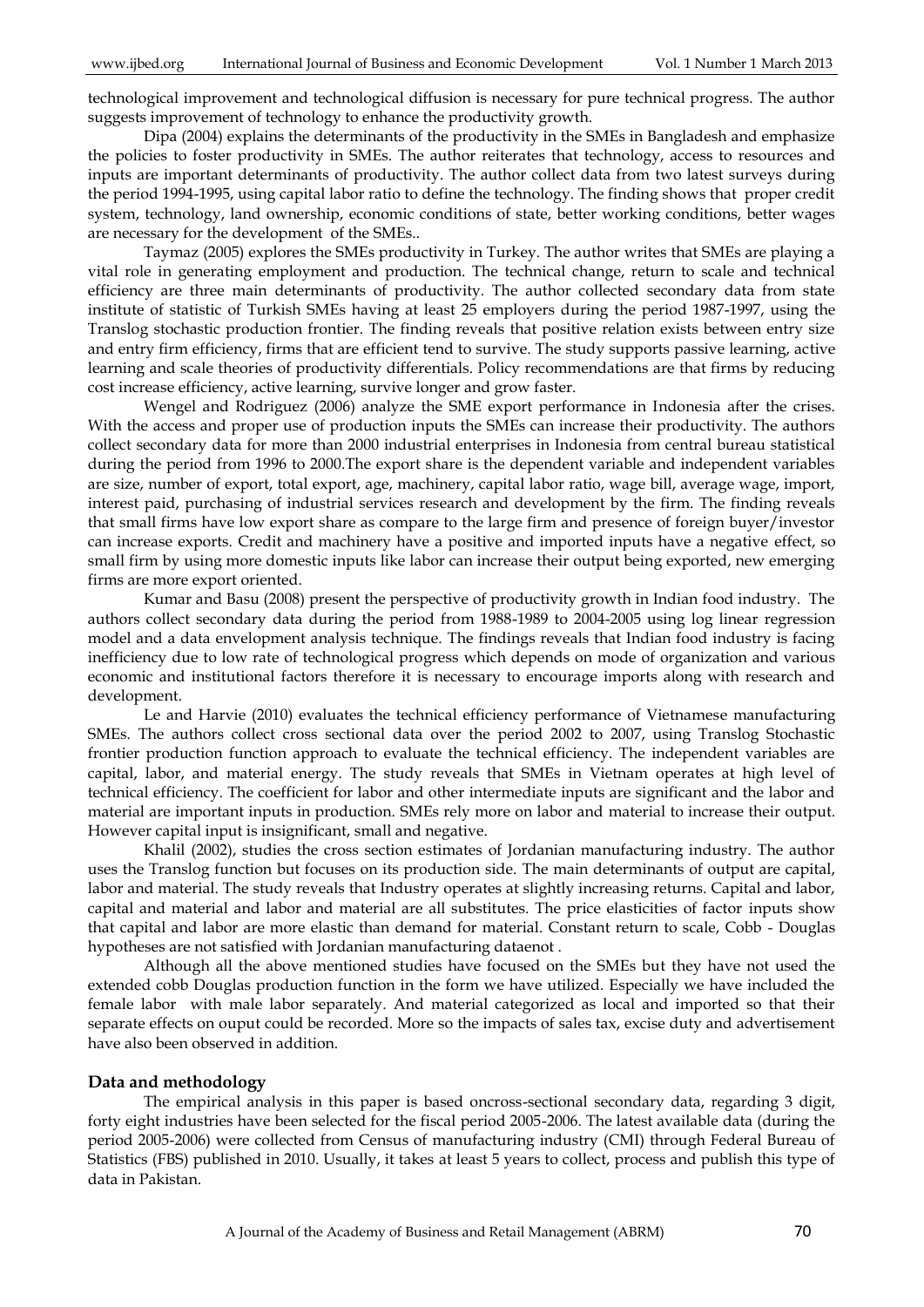| Dependent variable           | <b>Description of Variables</b>                                                               |
|------------------------------|-----------------------------------------------------------------------------------------------|
|                              |                                                                                               |
| Output                       | The output (in log) of the firm is proxies by total production at producer prices.            |
| <b>Explanatory Variables</b> |                                                                                               |
| Labour                       | The labour input of the firm, includes production workers as well as non-production workers.  |
|                              | Both production and non-production workers are further sub-divided into male and female       |
|                              | workers which are included individually. (The log form of all variables is taken.)            |
| Capital                      | The capital input of the firm, is calculated by addition/alteration during a year, plus       |
|                              | depreciation during a year. (The log form of the capital is taken.)                           |
| Material                     | Two types of material have been taken for the present studyi.e. Locally produced material and |
|                              | imported material. Both materials are taken (in log) to analyze their affect individually.    |
| Advertisement                | Advertisement is an important expenditure, taken in log form in the model.                    |
| <b>Excise Duty</b>           | Excise duty of the 3 digit SMEs is taken in log.                                              |
| Sales tax                    | Sales tax of the 3 digit SMEs is taken in log.                                                |

# *Table 2:* **List of Variables used in the present Study**

The preferred measured of output in empirical studies is a value added variable as this includes intermediate input. So in the present study, the value added is not included rather output is taken at producer price.

One of the most important characteristics of Cobb Douglas production functional form is that, it is meant for only two factors of production, which confines its application to other factors of production or input. Due to its helplessness of its functional form to add more inputs, the present study has used the extended Cobb Douglas production function which incorporates more inputs than mere capital and labor including production workers (both male and female), non production workers ( both male and female), local material imported material, capital , sales tax ,excise duty and advertisement. These inputs have been hypothesized according to the theory, but the main objective is to find out their relationship with output of SMEs, (negative or positive) and also find out the degree of responsiveness of output to the inputs. All variables are taken in log form to minimize the risk of heteroskedasticity. Autocorrelation may also be problem in regression model but in primary or cross sectional study it is not a serious problem [Greene (1992)]. Multicollinearity is very severe problem regarding Ordinary least square Method. If coefficient of correlation between X1 and X2 is in excess of 0.80, so there is severe problem of Multicollinearity [Gujarati (1995)].

Two models have been constructed to show the input output relationship of the SMEs.the first model takes the production workers and second model takes the non production workers whilst all the supporting variables are alike with minor difference. Both models are helpful to observe the productivity of all the factors of production involved especially with respect to labor.

The functional relationship of these variables with output  $(Y)$ , is shown in the following mathematical models.

#### **Model 1: Production workers**

 $lnY=f$  (lnLM, lnLF,lnML,lnMIMP,lnK,lnST,lnED) …………………………………………(i) Its Econometric Equation is given as, ln**Y=βo+β1**ln**LM+β2**ln**LF+β3**ln**ML+β4**ln**MIMP+β5**ln**K+β6**ln**ST+β7**ln**ED+**µ………..……(ii) Where, **βo**>0, **β1**>0, **β3**……**β7**> 0. **Y**= Output of the SMEs **LM**= Male production workers **LF**= Female production workers **ML**= Local material **MIMP**=Imported material **K**=Capital **ED**=Excise duty **ST**=Sales tax **µ**= Error term **Model 2:Non- Production workers** lnY=f (lnLM, lnLF,lnML,lnMIMP,lnK,lnADV) …………………………………………(iii) Its Econometric Equation is given as, ln**Y=βo+β1**ln**LM+β2**ln**LF+β3**ln**ML + β4**ln**MIMP + β5**ln**K<sup>+</sup> β6**ln**ADV**…………………(iv) **where**βo<sub>1</sub>>0,  $\beta_1$ >0,  $\beta_3$ …… $\beta_{67}$ >0 **Y**= output of the SMEs **LM**=Male non production workers **LF**= Female non production workers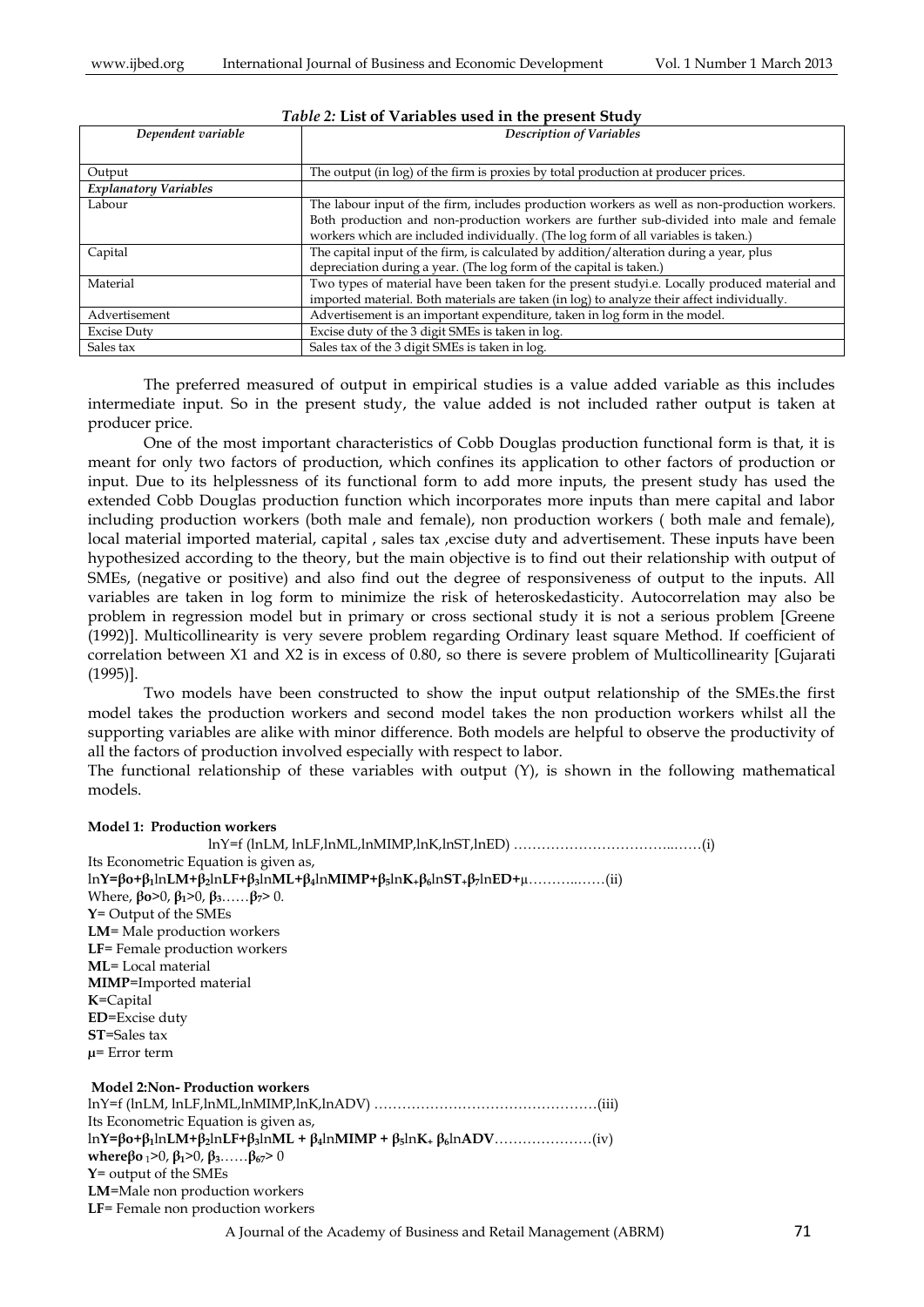**ML**= Local material **MIMP**=Imported material **K**=capital **ADV**=Advertising expenditure **µ**= Error term

The present study has utilized these models on the data of SMEs .Results have been taken using software Eviews -7

| <b>INDEPENDENT VARIABLES</b>       | (MODEL 1)            | (MODEL 2)                |
|------------------------------------|----------------------|--------------------------|
|                                    | (Production workers) | (Non-Production workers) |
|                                    | Coefficients         | Coefficients             |
| $\mathsf{C}$                       | 2.895885             | 2.273660                 |
|                                    | $(5.818212)^*$       | $(4.981994)^*$           |
| LOG(LM)                            | 0.236282             | 0.034899                 |
|                                    | $(3.009366)^*$       | (0.438869)               |
| LOG(LF)                            | $-0.031763$          | $-0.050258$              |
|                                    | $(-0.870317)$        | $(-1.060749)$            |
| LOG(ML)                            | 0.434317             | 0.548224                 |
|                                    | $(6.857140)^*$       | $(8.320226)^*$           |
| LOG(MIMP)                          | 0.191352             | 0.168082                 |
|                                    | $(3.989816)^*$       | $(4.794604)^*$           |
| LOG(K)                             | 0.163585             | 0.151857                 |
|                                    | $(2.642752)^*$       | $(3.375581)^*$           |
| LOG(ST)                            | $-0.049918$          |                          |
|                                    | $(-0.838196)$        |                          |
| LOG(ADV)                           |                      | 0.112835                 |
|                                    |                      | $(2.799862)^*$           |
| LOG(ED)                            | 0.069565             |                          |
|                                    | (1.845897)           |                          |
| R-Square                           | 0.974426             | 0.980810                 |
| Adjusted R-Square                  | 0.968253             | 0.977520                 |
| White's test for hetroscedasticity | [0.418475]           | [0.072261]               |
| Observations                       | 48                   | 48                       |

Note: The t-statistics (in parenthesis) significant at ,5% levels are indicated by \*. P values are in [ ].All the estimations are carried out by Eview-s 7.

In model 1, the R-square is 97.44 percent, which represents that 97.44 percent variation in output has beenexplained by the independent variables. The adjusted R-square is 96.8 percent. The reason of high Rsquare is that almost most important variables have been incorporated in the model. The coefficients of capital LOG(K), local material LOG(ML), imported material LOG(MIMP),male labor LOG(LM), have shown positive association with Output, as well as they are statistically significant at 5 percent level. Female laborLOG(LF) and sales tax LOG(ST) shows negative relationship with output and both are statistically insignificant. This shows that an increase in sales tax LOG (ST) reduces the output of the firm, meaning that an increase in taxes reduced the revenue of the firm and therefore further investment of the firms suffers. The contribution of female labor does not play any role in the productivity of the SMEs in Pakistan.The reason behind the low productivity of female production workers might be that they are discriminated as compared to male labor i.e. their wages are low or having no job security. The data shows that there are many SMEs in Pakistan in which there is no participation of female labor worker. So all these facts and low participation show the low contribution and productivity of female workers in SMEs of Pakistan.

The coefficient of Excise Duty(ED) shows a positive relationship with output but statistically insignificant. The firms pay excise duty when they import raw material from abroad. It means that more the raw material is imported, more will be the excise duty and more will be the output of the SMEs but this positive relationship is insignificant.

In model 2, the R-square is 98.08 percent, which represents that 98.08 percent variation in output has been explained by the independent variables. The coefficients of capital LOG(K), local material LOG(ML), imported material LOG(MIMP), male labor LOG(LM), are showing positive association with Output, as well as they are statistically significant at 5 percent. Female labor LOG (LF) shows negative relationship with output and statistically insignificant. The coefficient of Advertisement LOG (ADV) shows a positive relationship with output but statistically not significant. This means an increase in advertisement expenditure result in an increase in the demand of output by the consumers and therefore the firms utilizes more inputs to increase in output, thus eventually increasing firm's profit.